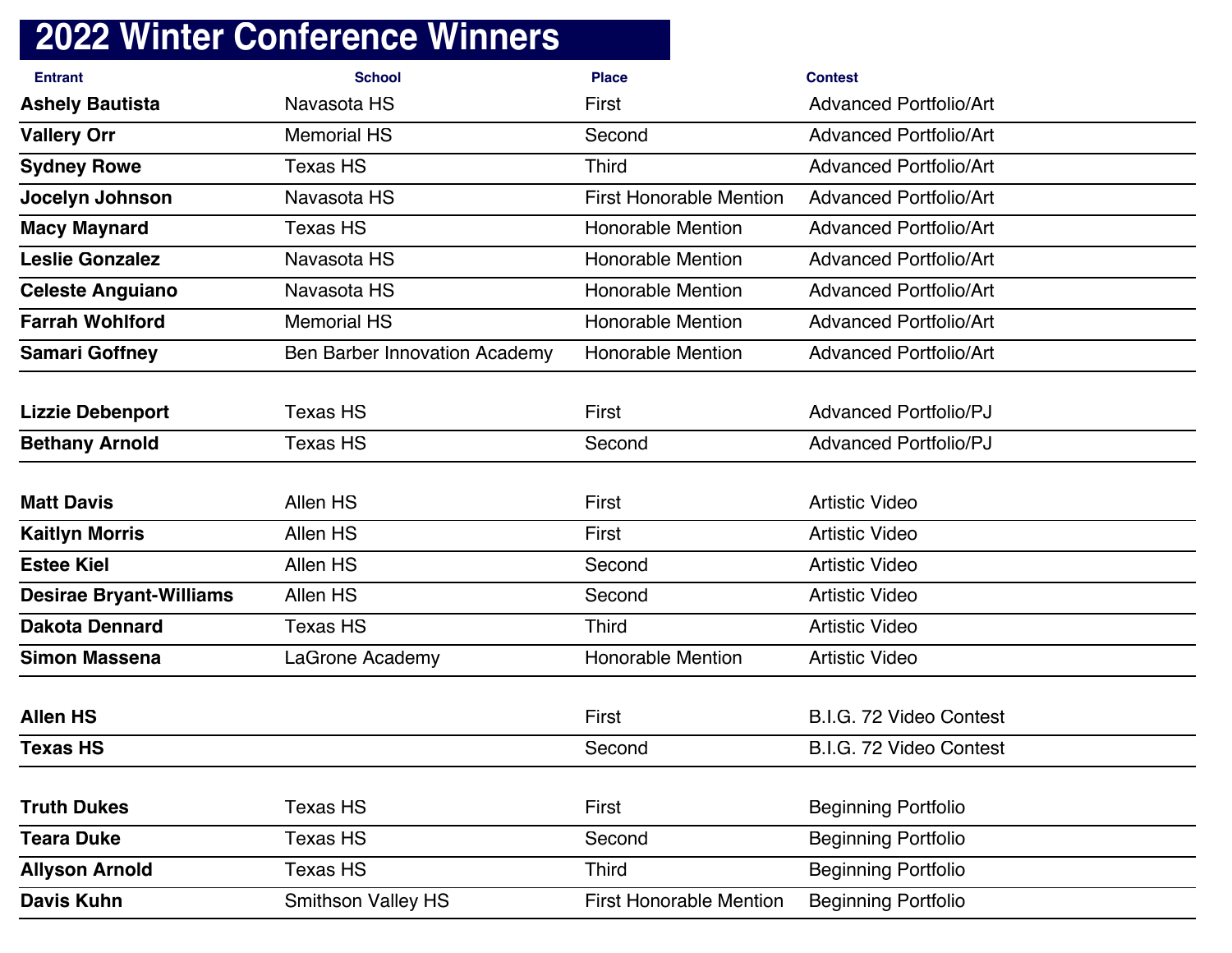| <b>Entrant</b>            | <b>School</b>                        | <b>Place</b>                   | <b>Contest</b>              |
|---------------------------|--------------------------------------|--------------------------------|-----------------------------|
| <b>Emily Huffmire</b>     | LaGrone Academy                      | <b>Honorable Mention</b>       | <b>Beginning Portfolio</b>  |
|                           |                                      |                                |                             |
| <b>Jacob Elias</b>        | Navasota HS                          | First                          | Cropped                     |
| Zaynah Pasha              | <b>Jordan HS</b>                     | Second                         | Cropped                     |
| <b>Brooke Knight</b>      | <b>Texas HS</b>                      | <b>Third</b>                   | Cropped                     |
| <b>Emilee Rounsaville</b> | <b>Ben Barber Innovation Academy</b> | <b>First Honorable Mention</b> | Cropped                     |
| <b>Lizzie Debenport</b>   | <b>Texas HS</b>                      | <b>Honorable Mention</b>       | Cropped                     |
| <b>Madison Glaze</b>      | Navasota HS                          | <b>Honorable Mention</b>       | Cropped                     |
|                           |                                      |                                |                             |
| <b>Raven Carroll</b>      | Robert G Cole HS                     | First                          | <b>Digital Editing</b>      |
| <b>Vallery Orr</b>        | <b>Memorial HS</b>                   | Second                         | <b>Digital Editing</b>      |
| <b>Luis Barbosa</b>       | LaGrone Academy                      | <b>Third</b>                   | <b>Digital Editing</b>      |
| <b>Kaydence Cobb</b>      | <b>Robert G Cole HS</b>              | <b>First Honorable Mention</b> | <b>Digital Editing</b>      |
| <b>Lucas Riggs</b>        | Sabine HS                            | <b>Honorable Mention</b>       | <b>Digital Editing</b>      |
| <b>Valeria Vazquez</b>    | Navasota HS                          | First                          | Digital Image - Comfortable |
| Abi Dolan                 | LaGrone Academy                      | Second                         | Digital Image - Comfortable |
| <b>Sydney Rowe</b>        | <b>Texas HS</b>                      | <b>Third</b>                   | Digital Image - Comfortable |
| <b>Maria Chanta</b>       | <b>Ben Barber Innovation Academy</b> | <b>First Honorable Mention</b> | Digital Image - Comfortable |
| <b>Braylen Garren</b>     | <b>Texas HS</b>                      | <b>Honorable Mention</b>       | Digital Image - Comfortable |
| <b>Allyson Arnold</b>     | <b>Texas HS</b>                      | <b>Honorable Mention</b>       | Digital Image - Comfortable |
| <b>Emily Maldanado</b>    | <b>Caney Creek HS</b>                | <b>Honorable Mention</b>       | Digital Image - Comfortable |
| <b>Bridgette Miranda</b>  | Caney Creek HS                       | <b>Honorable Mention</b>       | Digital Image - Comfortable |
|                           |                                      |                                |                             |
| <b>Lili Fernandes</b>     | LaGrone Academy                      | First                          | Digital Image - Green       |
| <b>Allyson Arnold</b>     | <b>Texas HS</b>                      | Second                         | Digital Image - Green       |
| <b>Dylan Haefner</b>      | LaGrone Academy                      | <b>Third</b>                   | Digital Image - Green       |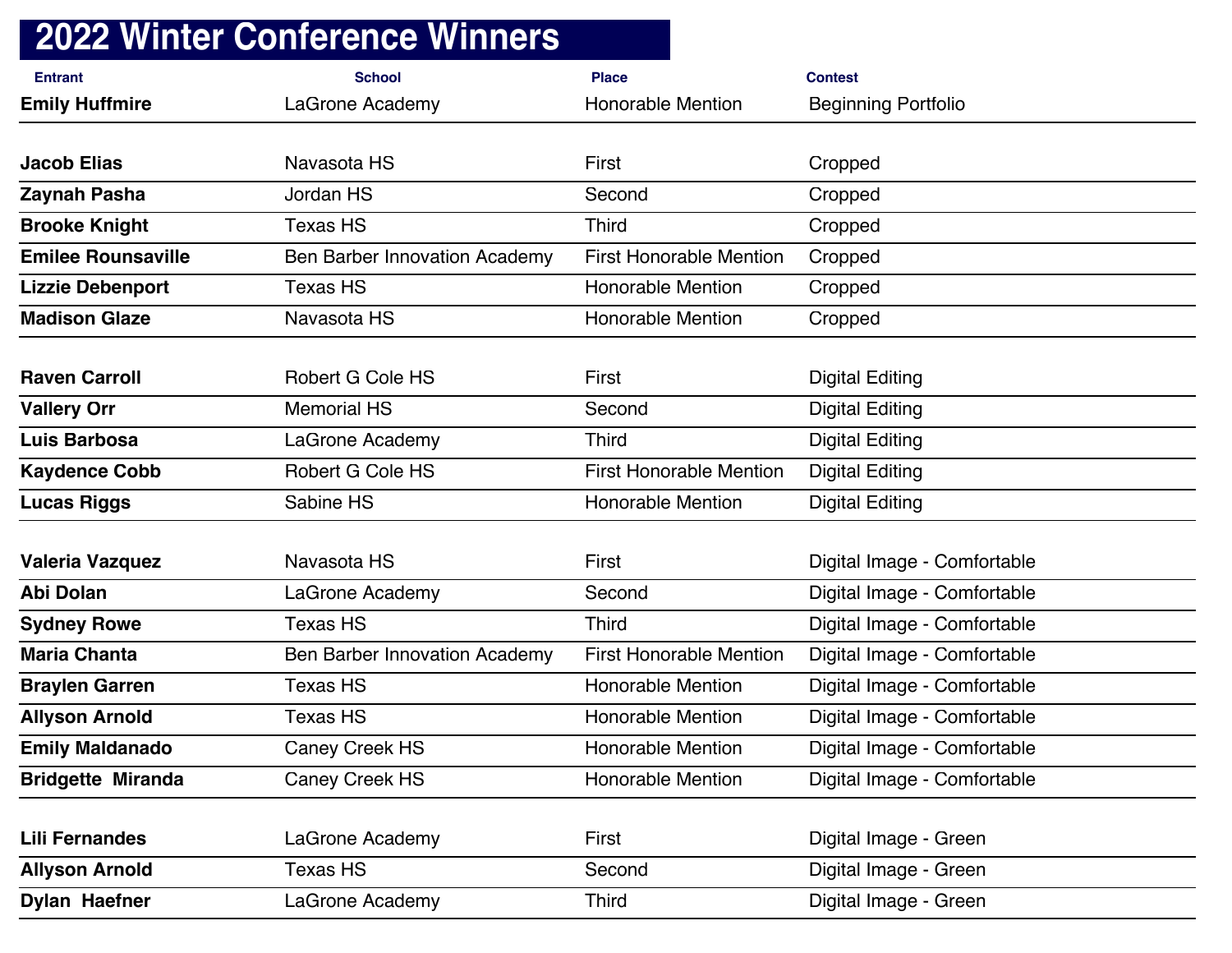| <b>Entrant</b>           | <b>School</b>                        | <b>Place</b>                   | <b>Contest</b>                       |
|--------------------------|--------------------------------------|--------------------------------|--------------------------------------|
| <b>Bethany Arnold</b>    | <b>Texas HS</b>                      | <b>First Honorable Mention</b> | Digital Image - Green                |
| <b>Aaron Mayo</b>        | <b>Robert G Cole HS</b>              | <b>Honorable Mention</b>       | Digital Image - Green                |
| <b>Chaney Tipton</b>     | LaGrone Academy                      | <b>Honorable Mention</b>       | Digital Image - Green                |
|                          |                                      |                                |                                      |
| <b>Braylen Garren</b>    | <b>Texas HS</b>                      | First                          | Digital Image - Olympian             |
| <b>Maria Chanta</b>      | Ben Barber Innovation Academy        | Second                         | Digital Image - Olympian             |
| <b>Katarina Gonzalez</b> | Robert G Cole HS                     | <b>Third</b>                   | Digital Image - Olympian             |
| <b>Brianna Driver</b>    | <b>Robert G Cole HS</b>              | <b>First Honorable Mention</b> | Digital Image - Olympian             |
| <b>Fallon Barretto</b>   | <b>Robert G Cole HS</b>              | First                          | Digital Image - Stop Motion          |
| <b>Sydney Rowe</b>       | <b>Texas HS</b>                      | Second                         | Digital Image - Stop Motion          |
| <b>Brianna Driver</b>    | <b>Robert G Cole HS</b>              | <b>Third</b>                   | Digital Image - Stop Motion          |
| <b>Henri Cooper</b>      | <b>Robert G Cole HS</b>              | <b>First Honorable Mention</b> | Digital Image - Stop Motion          |
| <b>Truth Dukes</b>       | <b>Texas HS</b>                      | <b>Honorable Mention</b>       | Digital Image - Stop Motion          |
| <b>Braylen Garren</b>    | <b>Texas HS</b>                      | <b>Honorable Mention</b>       | Digital Image - Stop Motion          |
| <b>Katarina Gonzalez</b> | Robert G Cole HS                     | <b>Honorable Mention</b>       | Digital Image - Stop Motion          |
| <b>Joy Wang</b>          | <b>Bellaire HS</b>                   | <b>Honorable Mention</b>       | Digital Image - Stop Motion          |
| <b>Shannon Oden</b>      | <b>Ben Barber Innovation Academy</b> | <b>Best of Show</b>            | Faculty                              |
| <b>Margaret Edmonson</b> | <b>Smithson Valley HS</b>            | First                          | <b>Faculty Digital - Details</b>     |
| <b>Shannon Oden</b>      | <b>Ben Barber Innovation Academy</b> | Second                         | <b>Faculty Digital - Details</b>     |
| <b>Elizabeth Carney</b>  | <b>Memorial HS</b>                   | <b>Third</b>                   | <b>Faculty Digital - Details</b>     |
| <b>Shannon Oden</b>      | <b>Ben Barber Innovation Academy</b> | First                          | <b>Faculty Digital - Portrait</b>    |
| <b>Margaret Edmonson</b> | <b>Smithson Valley HS</b>            | First                          | Faculty Digital - Tools of the Trade |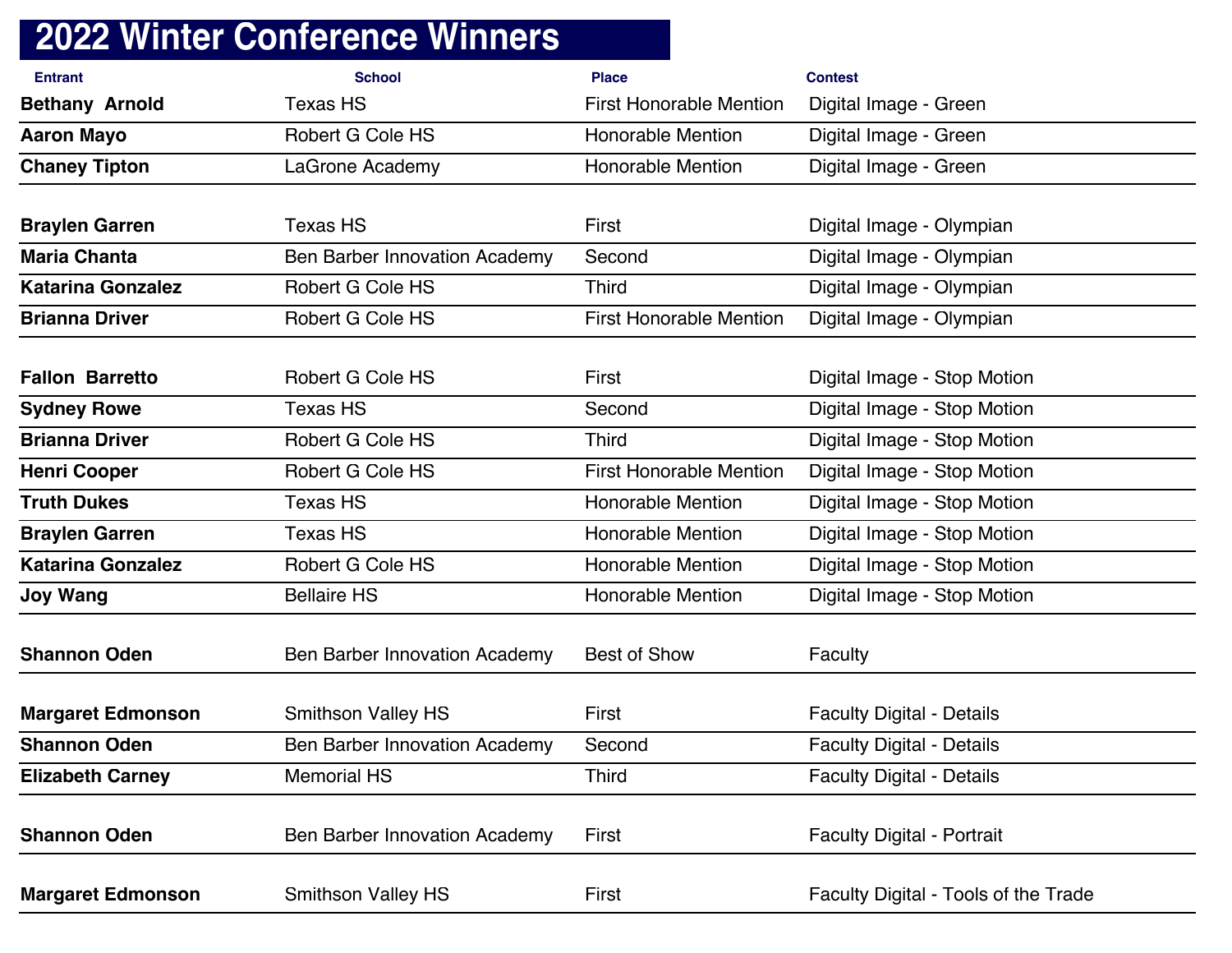|                             | <b>2022 Winter Conference Winners</b> |                                |                                      |
|-----------------------------|---------------------------------------|--------------------------------|--------------------------------------|
| <b>Entrant</b>              | <b>School</b>                         | <b>Place</b>                   | <b>Contest</b>                       |
| <b>Shannon Oden</b>         | <b>Ben Barber Innovation Academy</b>  | Second                         | Faculty Digital - Tools of the Trade |
| <b>Elizabeth Carney</b>     | <b>Memorial HS</b>                    | <b>Third</b>                   | Faculty Digital - Tools of the Trade |
| <b>Samuel Craig</b>         | Allen HS                              | First                          | News Video                           |
| <b>Jaiden Roberts</b>       | Allen HS                              | First                          | <b>News Video</b>                    |
| <b>Carlos Motta</b>         | Allen HS                              | First                          | <b>News Video</b>                    |
| <b>Sydney Rowe</b>          | <b>Texas HS</b>                       | First                          | Picture Package                      |
| <b>Jacky Maldonado</b>      | <b>Ben Barber Innovation Academy</b>  | Second                         | Picture Package                      |
| <b>Manahil Ali</b>          | Jordan HS                             | <b>Third</b>                   | <b>Picture Package</b>               |
| <b>Danery Diaz</b>          | Caney Creek HS                        | <b>First Honorable Mention</b> | Picture Package                      |
| <b>Macy Maynard</b>         | <b>Texas HS</b>                       | <b>Honorable Mention</b>       | Picture Package                      |
| <b>Fallon Barretto</b>      | <b>Robert G Cole HS</b>               | <b>Honorable Mention</b>       | Picture Package                      |
| <b>Clara Hurley</b>         | <b>Memorial HS</b>                    | <b>Honorable Mention</b>       | Picture Package                      |
| <b>Princess Rodriguez</b>   | Navasota HS                           | First                          | <b>School Portfolio</b>              |
| <b>Leslie Gonzalez</b>      | Navasota HS                           | First                          | <b>School Portfolio</b>              |
| <b>Danelle Torres</b>       | Navasota HS                           | First                          | <b>School Portfolio</b>              |
| <b>Celeste Anguiano</b>     | Navasota HS                           | First                          | <b>School Portfolio</b>              |
| <b>Valeria Vasquez</b>      | Navasota HS                           | Second                         | <b>School Portfolio</b>              |
| <b>Marcela Hernandez</b>    | Navasota HS                           | Second                         | School Portfolio                     |
| Jacob Orozco                | Navasota HS                           | Second                         | <b>School Portfolio</b>              |
| <b>Ashely Bautista</b>      | Navasota HS                           | Second                         | <b>School Portfolio</b>              |
| Zal Italia                  | <b>Memorial HS</b>                    | <b>Third</b>                   | <b>School Portfolio</b>              |
| <b>Sarah McCarthy</b>       | <b>Memorial HS</b>                    | <b>Third</b>                   | <b>School Portfolio</b>              |
| <b>Kathleen Tonn</b>        | <b>Memorial HS</b>                    | <b>Third</b>                   | <b>School Portfolio</b>              |
| <b>Danny Alvarado-Lopez</b> | <b>Memorial HS</b>                    | <b>Third</b>                   | <b>School Portfolio</b>              |